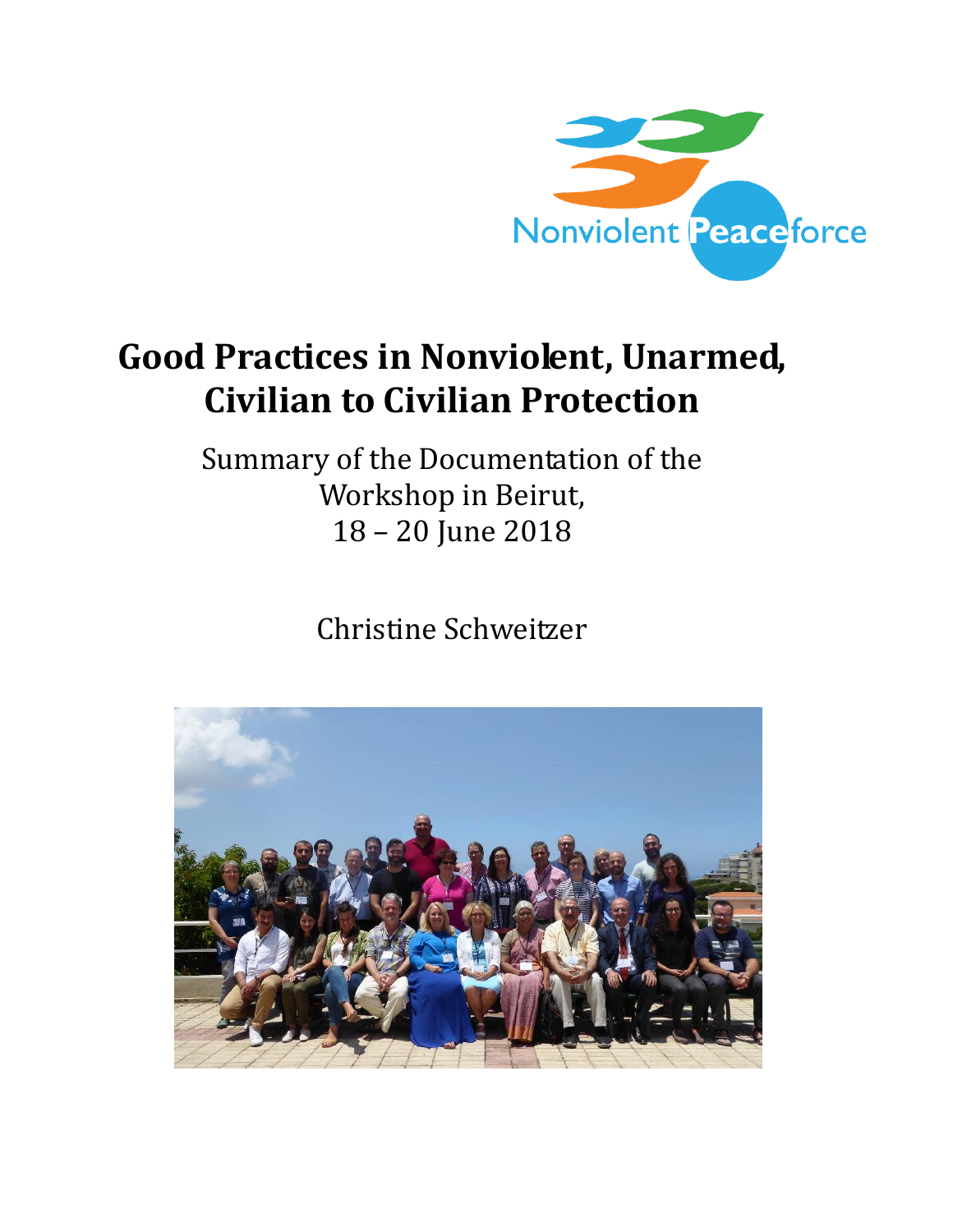## **Abstract**

This paper summarizes the important discussions, issues and findings of the Workshop with the title "Good Practices in Nonviolent, Unarmed, Civilian to Civilian Protection" that Nonviolent Peaceforce organized in Beirut, 18-20 June 2018. This workshop brought together practitioners from various local, national and international nongovernmental organizations working in Syria, Lebanon, Iraq and Palestine.

Nonviolent Peaceforce thanks all those who facilitated and/or took notes, all participants and the private donors who financed it.

The full documentation is available online under: [http://www.nonviolentpeaceforce.org/what](http://www.nonviolentpeaceforce.org/what-we-do/about-3/new-report-good-practices2)[we-do/about-3/new-report-good-practices2](http://www.nonviolentpeaceforce.org/what-we-do/about-3/new-report-good-practices2)

Nonviolent Peaceforce

Summary of the Documentation of Workshop on Good Practices in Nonviolent, Unarmed, Civilian to Civilian Protection; 18-20 June in Beirut

Author: Christine Schweitzer

Photos: Christine Schweitzer

Hamburg, July 2018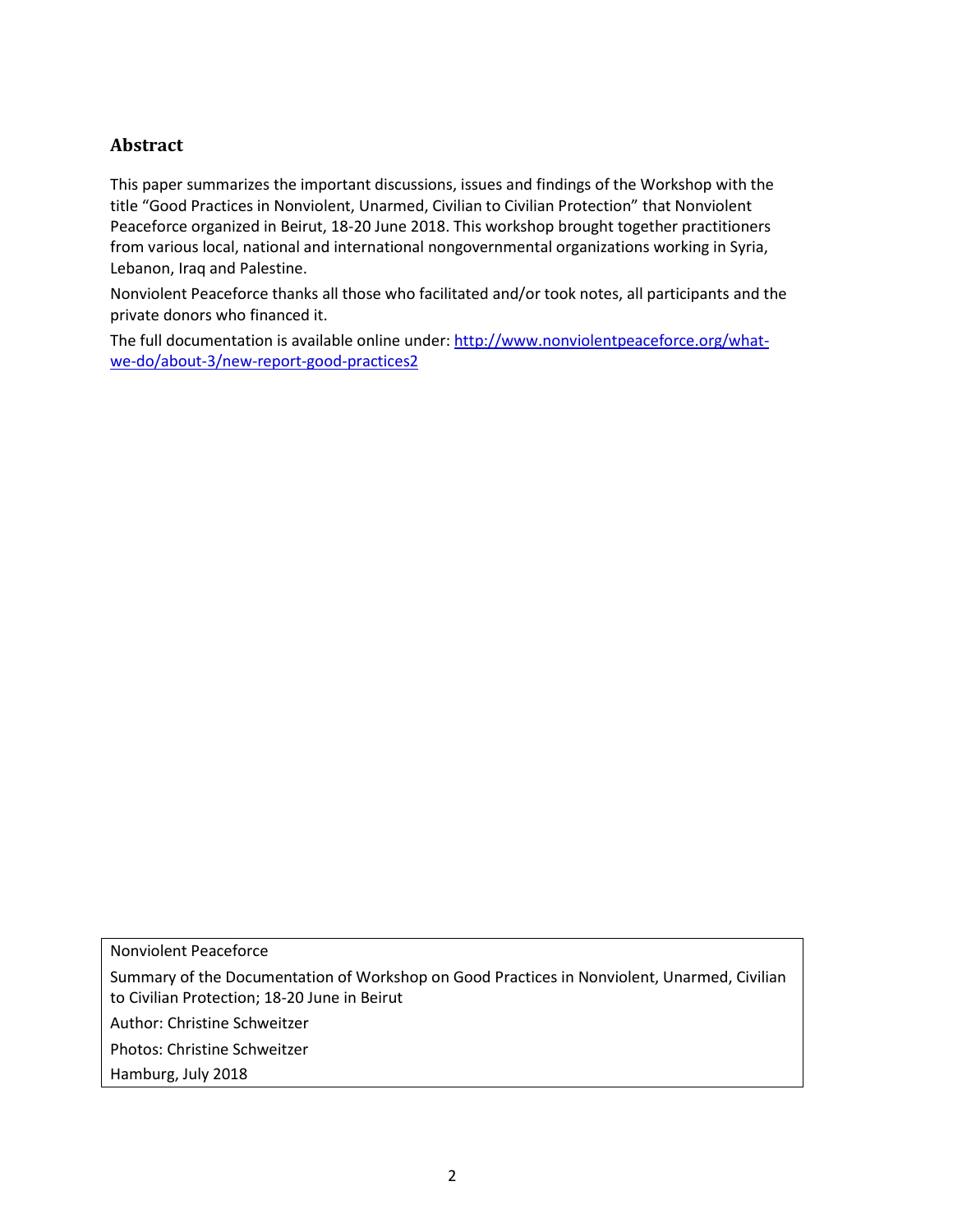## **Good Practices in Unarmed Civilian Protection**

This report documents the workshop: "Good Practices in Nonviolent, Unarmed, Civilian to Civilian Protection" that Nonviolent Peaceforce held between the 18<sup>th</sup> and 20<sup>th</sup> of June 2018 in Beirut. Unarmed civilian protection (UCP) **<sup>1</sup>** , sometimes also called civilian peacekeeping or protective accompaniment, is the practice of deploying specially trained unarmed civilians before, during, or after violent conflict in order to prevent or reduce violence, to provide direct physical protection to civilian populations under threat, and to strengthen or build resilient local peace infrastructures.

The workshop was one element in a four-stage good practices process the INGO Nonviolent Peaceforce has started in order to improve and expand UCP, and to influence policy for protecting civilians, preventing violence, supporting local initiatives and sustaining peace. After the publication of four case studies ("Wielding Nonviolence in the Midst of Violence"<sup>2</sup>, edited by Ellen Furnari, 2016), six workshop organized on a regional basis are being held. They are made up of UCP practitioners, field partners, beneficiaries and academics who meet for three-day sessions to review their work, analyze findings of stage one and validate good practices and emerging themes as well as identify dilemmas or challenges raised but not answered by the cases. This then will be followed by an international conference and, as the last step, the publication and dissemination of the findings. This was the second of these workshops, the first being held in December 2017 in Manila.

## **The Workshop**

 $\overline{a}$ 

The workshop in Beirut had 32 participants from 14 different countries and 19 different organizations, international, national and local. In addition, there was an activist from India, and academics and researchers from Europe, Australia and North America whose work is focused on UCP and/or the Middle East. The participants of the workshop were carefully chosen for their current or previous work doing civilian to civilian protection; receiving protection from such organizations; and/or their academic research and writing on the topic. Most were interviewed before the workshop took place, to get their input on the most pressing topics to address.

The workshop was carried out through a mixture of panel presentations, in-depth small group work, and plenary discussions of group findings, putting specific focus on good practices, but also on potential challenges and dilemmas of UCP work. The documentation was done on the basis of notes and recordings of the various workshops and plenary discussions.

The workshop started with an introductory plenary which ended with participants given the task to mark on a "wheel of UCP practices" developed by Nonviolent Peaceforce (NP), which activities they were involved in and what practices they would like to learn more about. This was followed

<sup>1</sup> Unarmed civilian protection (UCP) is the practice of deploying specially trained unarmed civilians before, during, or after violent conflict in order to prevent or reduce violence, to provide direct physical protection to civilian populations under threat, and to strengthen or build resilient local peace infrastructures.

<sup>2</sup> Furnari, Ellen (2016): Wielding Nonviolence in the Midst of Violence, Institute for Peace Work and Nonviolent Conflict Transformation, Norderstedt: book on demand.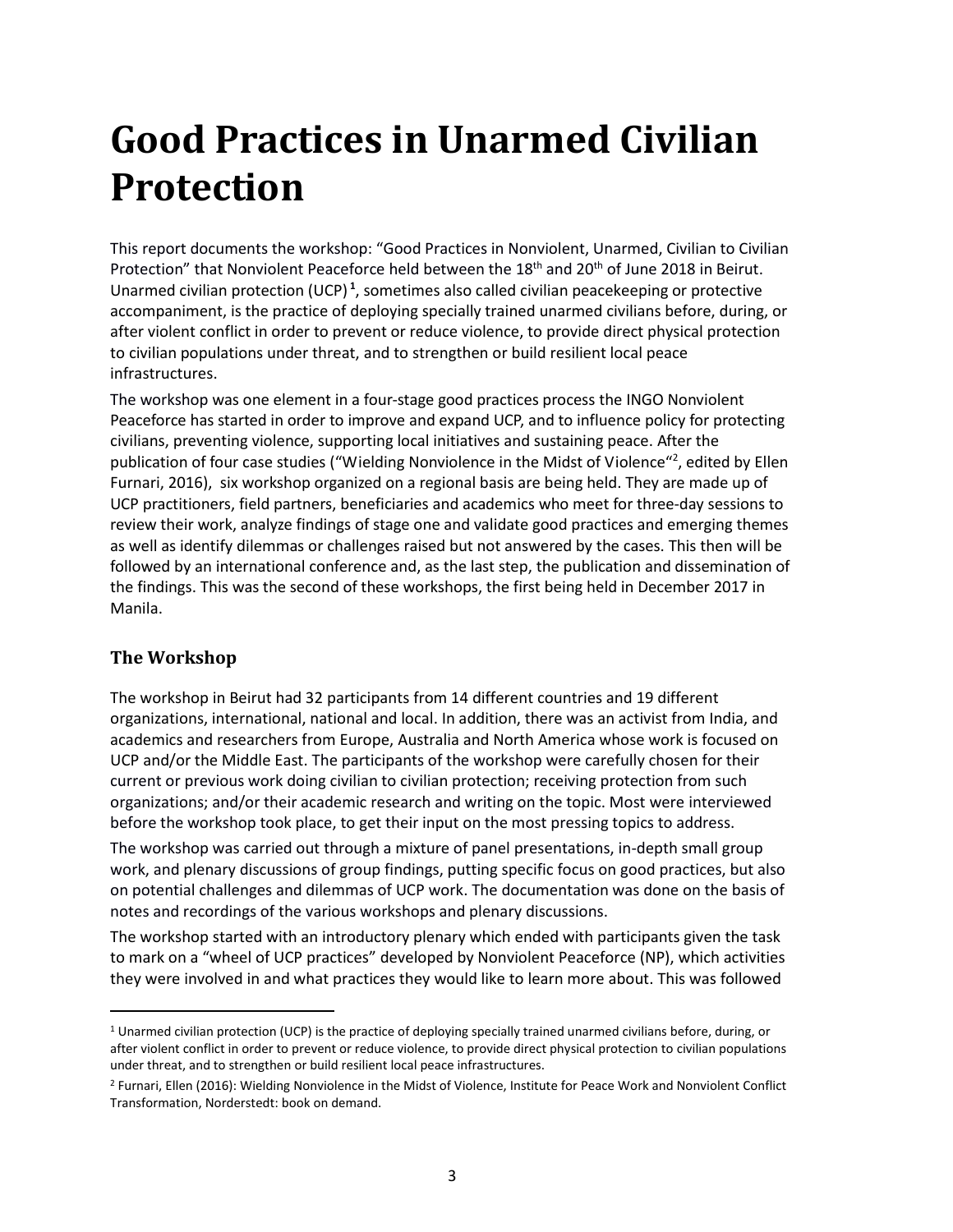with a "world café" on principles of accompaniment/UCP – a method where participants move from table to table to discuss certain points.

Then the participants broke into the first of five rounds of working groups which stretched over the next 2.5 days. Each of the group discussions was followed by a plenary where the groups reported on good practices and challenges identified. (See the agenda of the workshop as appendix 2)

## **The Outcomes**

The participants of the workshop formulated a number of lessons and good practices which can be read in the appendix (1).

The workshop looked at various issues and themes. With the exception of the host, Nonviolent Peaceforce, the character and the way of working of the groups meeting in Beirut were quite different from those in Manila. The five perhaps most striking differences were:



1. The distinction between international and local organizations was not easy to make – there was rather a continuum between "purely international in regard to staff" through "international but with many local volunteers and staff", "locally based but operating with international volunteers" to "purely local without any international around". Funding for most if not all the groups came from abroad.

2. There were organizations that understand themselves as nonpartisan to actors and issues of conflict and organizations that came to the work openly as activists supporting one side in a conflict – in particular the Palestinian struggle for self-determination.

3. The internationals involved in UCP were – with the exception of staff of Nonviolent Peaceforce – mostly volunteers from the USA and Europe, coming for a short-term service of a few weeks to perhaps three months, with a few people staying longer term intermingled.

4. The level of day-to-day violence experienced was probably higher, and in two countries included bombings from parties to whom the people on the ground have no direct access (the international forces operating in Syria and Iraq).

5. The level of acceptance of the UCP groups could be considered between at best "medium" to being basically tolerated, with the exception of the UCP groups in Palestine being welcomed by the Palestinian Authority (but not by occupying Israel).

With this in mind, it may not be surprising that the motto of the workshop that became quoted again and again was "it is all context-specific". Accordingly, it was not easy to identify common good practices that all groups shared. Rather, the impression arose that were different practices may be "good" in the sense of "working for those who apply them".

Having said that, there were many "good practices" suggested in the various groups, and described in the documentation. Among them were:

1. Analysis before, during and after a deployment, with different methodologies, including participatory ones involving the local communities and beneficiaries, was emphasized.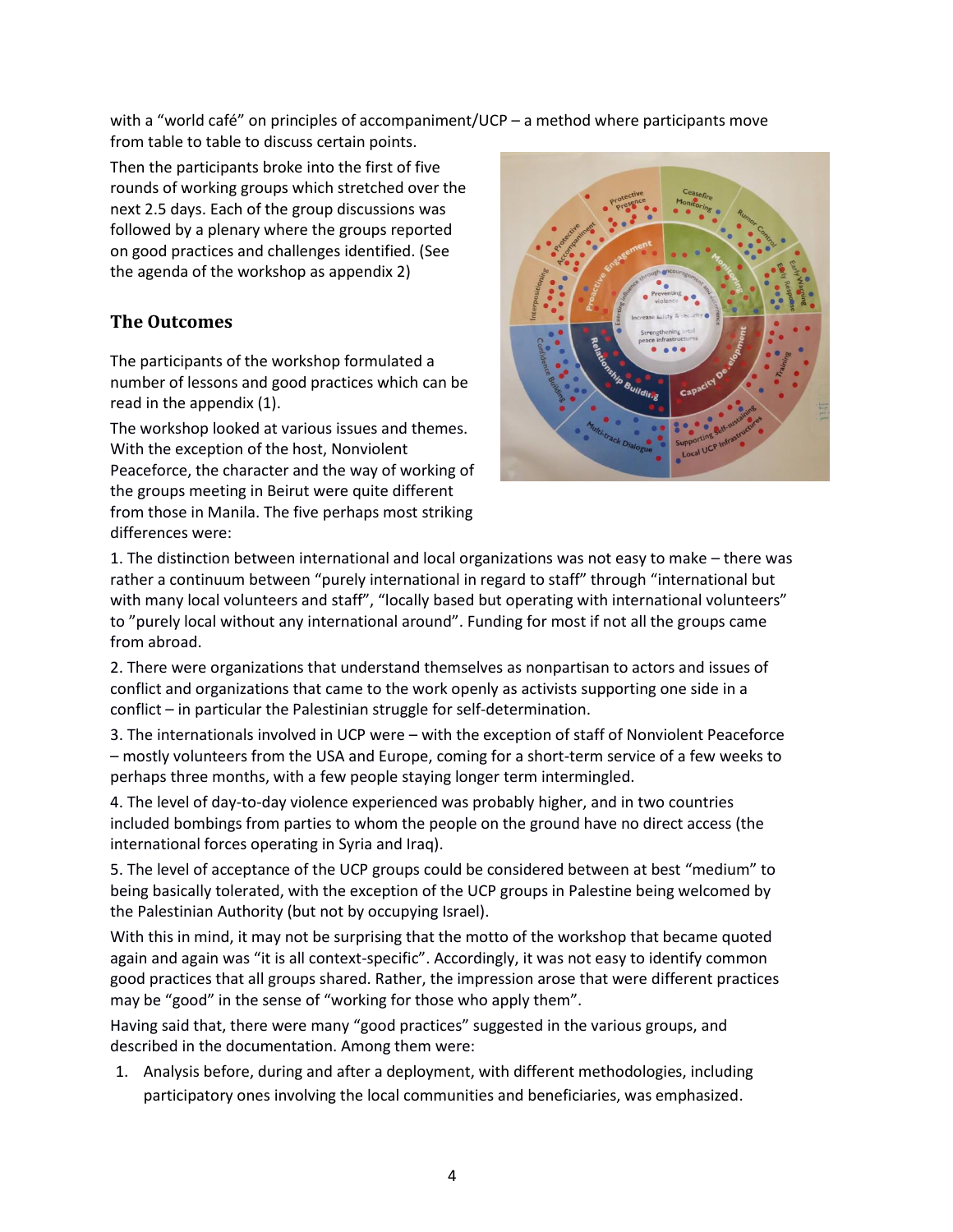- 2. Working with IDPs is a complex task and accompanying potentials IDPs through the whole cycle: seeking to prevent displacement, accompaniment during the flight, dealing with conflicts and doing peacebuilding in camps, and support and accompaniment during an eventual return.
- 3. Similarly, there were many good practices collected regarding gender practices both within teams and on the policy and implementation level with communities.
- 4. As in Manila, relationship-building with actors was considered important but some organizations set boundaries to that, expressing that they would lose trust with their partners if they built relationships with the other side in the conflict.
- 5. Another main theme was again the complex relationships between local and international actors who undertake and/or receive UCP. It was generally recognized that local and international UCP practitioners have different roles, and that attention to these differences, maximizes respective strengths.

As in Manila, many challenges were named and discussed as well. Outstanding were:

- Dealing with power asymmetries between conflict parties and how they impact the UCP work
- Navigating internal conflicts in communities power structures, gender-based violence, friction in communities
- Relationships to the governments in the countries the groups were operating in.

## **Outlining the Framework of UCP**

### Principles

The workshop discussed five principles that had been suggested either in the study "Wielding Nonviolence" or in the first workshop on good practices in UCP in Manila: nonviolence, nonpartisanship, primacy of local actors, independence and Do No Harm. All organizations in Beirut declared that they were committed to three of them: nonviolence, primacy of local actors and Do No Harm. For these principles however, many challenges were identified – nonviolence not being a common concept in the region; breaking down "local actors" to concrete groups or individuals to work with - especially if there is conflict in the communities: and often having to choose between options that all might do some harm.

Independence and nonpartisanship were not commonly shared. Some organizations working in Palestine, declared themselves not independent and partisan to the liberation of Palestine from the occupation. This went beyond the doubts local organizations in Manila expressed regarding nonpartisanship.

The workshop report draws the conclusion that there are two basic approaches to UCP which mingled in the workshop and which led to what participants came to call the motto of the workshop, "all depends on the context".

### Two Paradigms

While some of the main methods of most UCP groups in this conflict and also the operational objectives on the ground may be similar – protecting people from violence, the wider goals are different: The nonpartisan approach (in lack of a better word for this) aims at contributing to a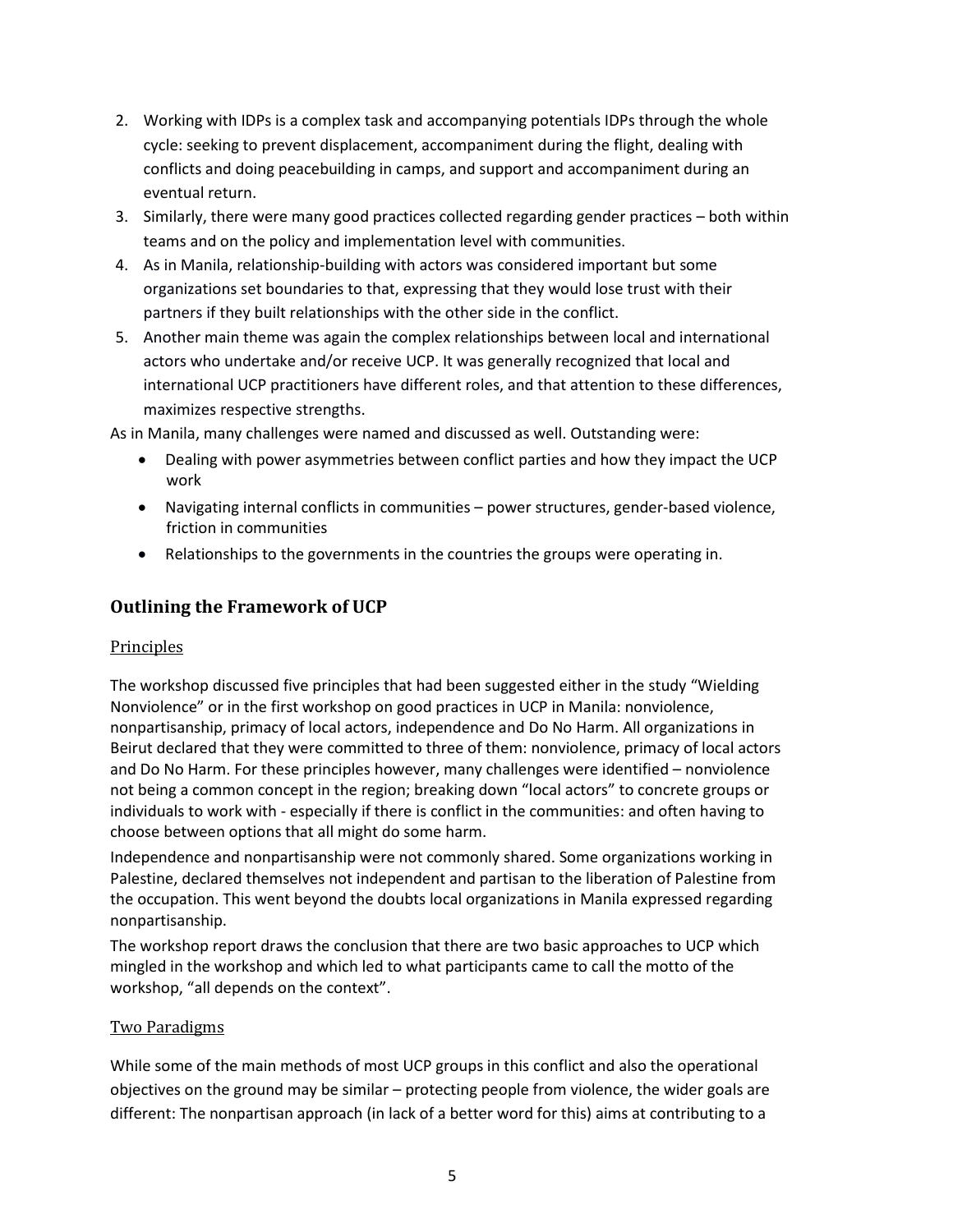settlement of the violence but is not as interested in influencing what such a settlement would look like. From the results of Beirut, it may seem that it usually comes hand in hand with emphasizing relationship-building as a basic strategy. (However, this may not be the case overall when thinking of the work of Peace Brigades International for example, whose work is much more based on deterrence.) The activist approach sees the protective work as a contribution to a social struggle. To make the point, two ideal types have been proposed in the conclusions to the report:

|                                                   | <b>Activist</b>                                                                                                                          | Nonpartisan                                                                                                                 |  |
|---------------------------------------------------|------------------------------------------------------------------------------------------------------------------------------------------|-----------------------------------------------------------------------------------------------------------------------------|--|
| Objectives                                        | Protect activists engaged in a struggle                                                                                                  | <b>Protect civilians</b>                                                                                                    |  |
| Basis of<br>legitimacy                            | Solidarity with a shared cause                                                                                                           | IHL, human rights covenants etc.                                                                                            |  |
| Context                                           | Uprisings/revolutions; resistance<br>(civilian-based defense)                                                                            | Civil or international war, armed<br>conflict                                                                               |  |
| Position towards<br>conflict issues<br>and actors | Partisan                                                                                                                                 | Non-partisan/impartial                                                                                                      |  |
| Main values                                       | Nonviolence                                                                                                                              | Nonviolence                                                                                                                 |  |
|                                                   | Primacy of local actors                                                                                                                  | Nonpartisanship                                                                                                             |  |
|                                                   |                                                                                                                                          | Independence                                                                                                                |  |
|                                                   |                                                                                                                                          | Primacy of local actors                                                                                                     |  |
| <b>Belief basis</b>                               | Often religious                                                                                                                          | Secular, neutral towards religious<br>beliefs                                                                               |  |
| Strategies                                        | On the ground: Deterrence,<br>relationship building only with limited<br>range of actors                                                 | On the ground: Relationship-<br>building with all sides and<br>deterrence                                                   |  |
|                                                   | International: Building pressure on the<br>opponent through reporting to<br>decision-makers and/or wider public                          | International: At best reminding all<br>sides of the obligations they<br>entered through signing IHL / HR<br>covenants      |  |
| <b>Activities</b>                                 | protective presence, accompaniment,<br>monitoring, documentation,<br>interpositioning, advocacy with wider<br>public and decision-makers | Whole UCP wheel                                                                                                             |  |
|                                                   |                                                                                                                                          | Advocacy: On the micro-level. With<br>decision-makers more limited to<br>finding (political & financial)<br>support for UCP |  |
| Practitioners                                     | Volunteers                                                                                                                               | Staff                                                                                                                       |  |
| Organizational<br>structure                       | Consensus-based                                                                                                                          | Hierarchical                                                                                                                |  |

### Official Government Recognition or Informal Acceptance

In all the countries covered in this workshop, getting permission to work is a challenge for international as for national/local organizations. There seems to be – with the exception of the Palestine Authority that obviously welcomes the different UCP organizations – at best informal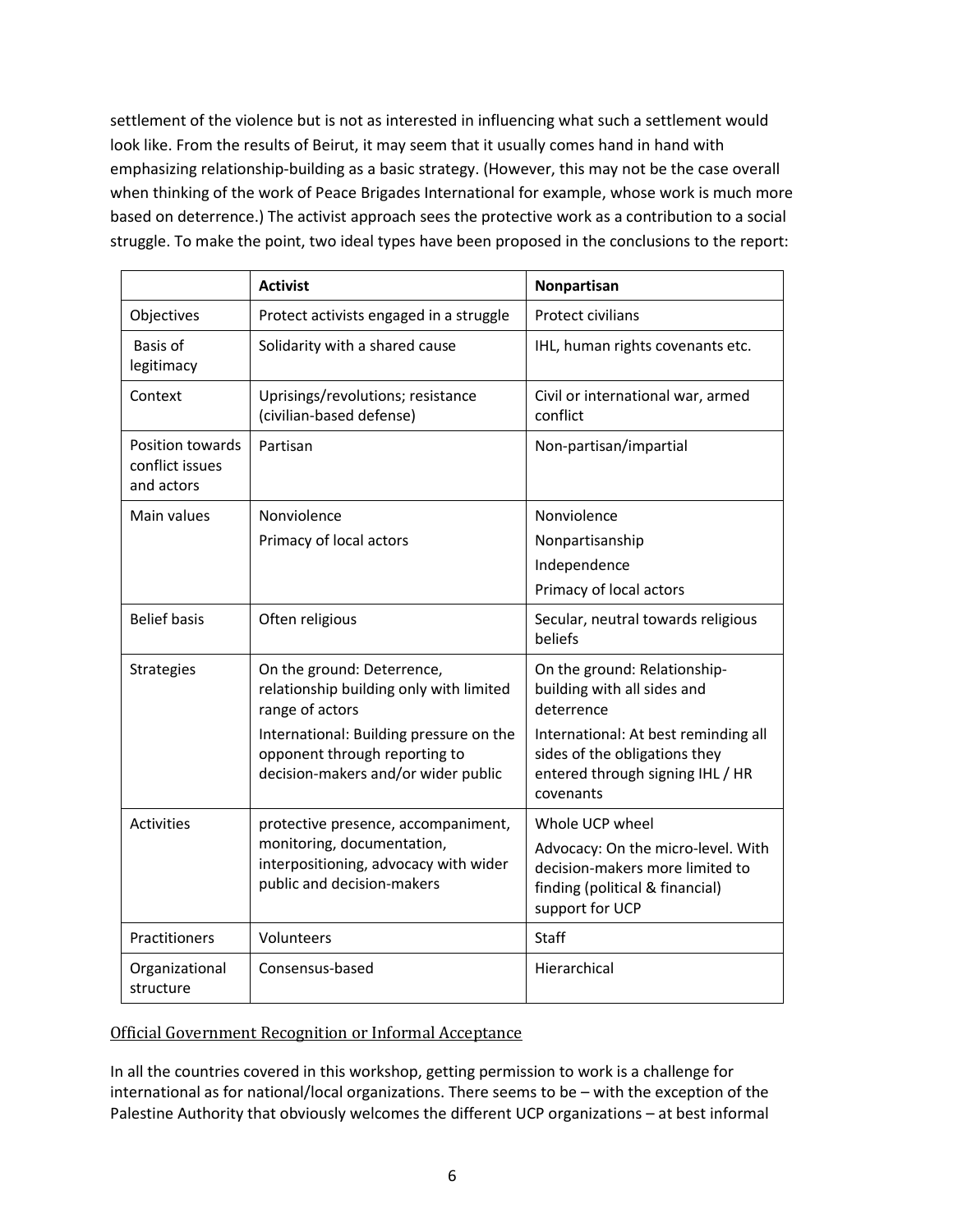acceptance for the practitioners of UCP, due to various factors. Decisions made by organizations regarding the relationship they seek to the government(s) in the country where they operate depend:

- on the situation in the country where the UCP organization is working, in particular the legal requirements for registration and the attitude of the government towards the kind of work the UCP organization is doing.
- on the structure and ways of working of the (I)NGO, for example the citizenship of its volunteers and staff. For local organizations, the situation is different than for international or mixed groups. "Mixed" here means not only a mix of staff, but organizations that have a strong local identity without being purely local. Muslim Peacemaker Teams for example are registered in the U.S. but are mostly or exclusively Iraqi Muslims.
- on individual choices the organization makes based on what it deems to be most feasible for its particular mandate or to be a requirement stemming from its principles and statutes.

Here scale also matters. For small organizations or organizations with few personnel it seems easy to get by without full formal registration, but in case scaling-up is intended, the requirement for formal acceptance increases as well.

### Advocacy and Donor Relationships

The need for advocacy (in both broad and narrow meanings of the term) was recognized by all in the workshop. For those following a more activist approach, a representative from one organization working in Palestine put the relationship between accompaniment and advocacy in very clear words: "Accompaniment may deter violence at a school or help individuals to pass check-points. But we need a change of policy – that there is no military at the entrance of schools and no more check points. For the second, advocacy is needed."

These organizations generally seek to combine accompaniment and advocacy in a broad sense of addressing and informing the wider international public (churches, newspapers, talks at schools as well as diplomats), in spite of repercussions they suffer (denial of visa). This sometimes also lead to tension and internal debates in the teams, it was reported – some team members wanting to be more vocal, for others not endangering the presence was more important. However, the rapporteur had the impression that some groups might lack a clearly formulated theory of change – how general communications and information on what is happening in the country would lead to the resolution of the conflict.

At the opposite side of the range of options, NP is an organization that has a principle never to "blame and shame". In-country it does very specific advocacy work which is usually very quiet, and directed at donors or diplomats. In the field, it doesn't do advocacy itself with high-level persons but tries to influence the behavior of those who influence policy-makers. Most of its 'real' advocacy work takes place at the UN and with UN member states to adopt UCP as a tool.

Advocacy at the local level is generally the most effective advocacy done by UCP organizations. This is focused on influencing the behavior of local leaders, military and others. This kind of advocacy is achieved through direct relationship-building.

Another topic the group looked at was international funding. Generally, all organizations ask how much a particular donor might affect its work on the ground. And it was also remarked that "donor education" was needed, and the need for alliances to do so. The point in question was that many donors, with some fixation on firmly defined projects and one-year funding cycles are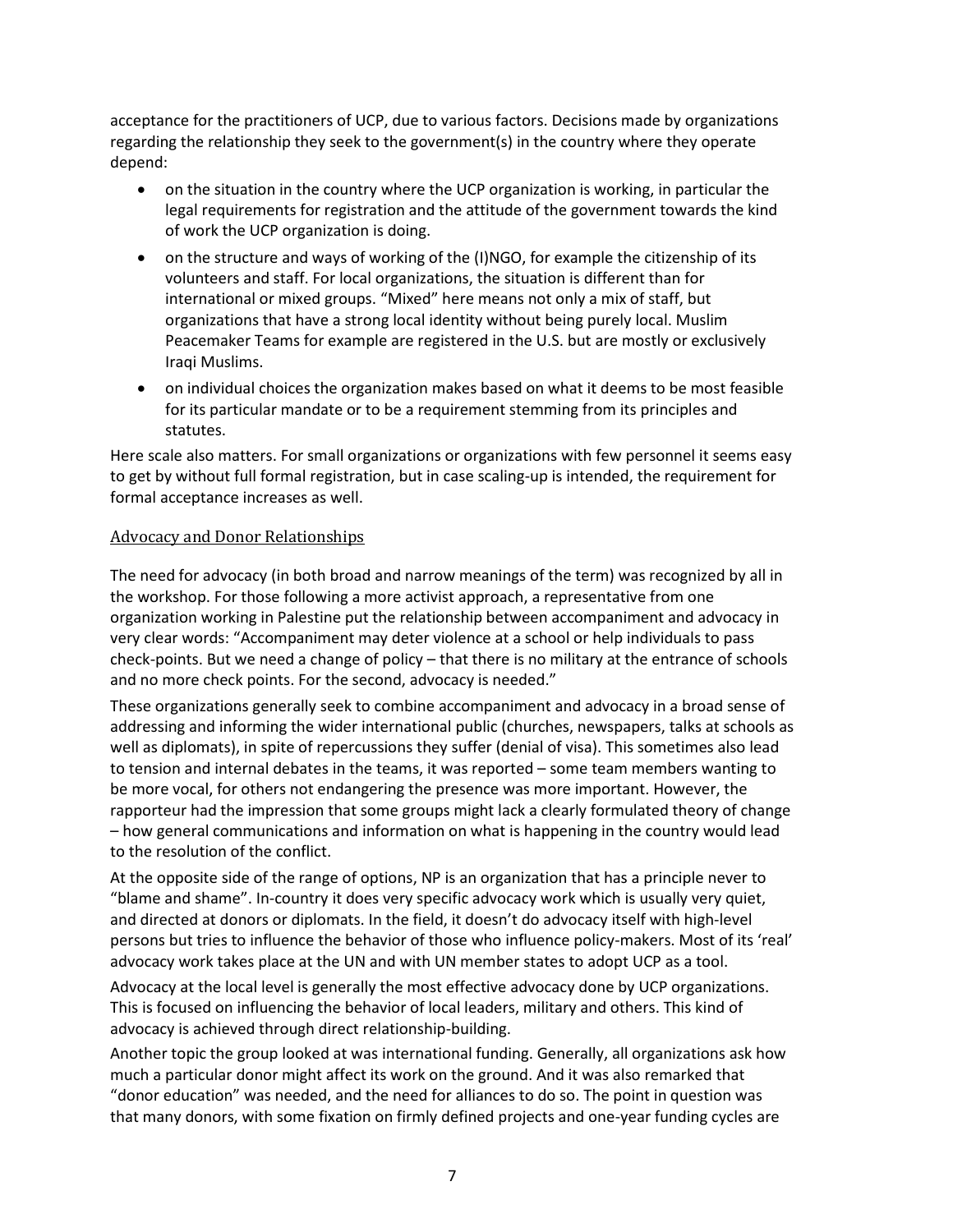not flexible enough for the work of UCP, which often has to quickly respond to changing circumstances.

### Deterrence and Encouragement

These are two basic strategies to address potential perpetrators of violence. Comparing the outcome of this group to the similar discussion in the workshop in Manila: In both workshops people agreed that both strategies "work" and are contextual. In Beirut there was much more emphasis on deterrence as the dominant strategy, while in Manila more organizations emphasized the importance of relationship-building. But the discussion failed to clearly work out the criteria of what is chosen under which circumstances –what is the context? It could be hypothesized that use of internationals has a direct relationship to deterrence – local groups will probably find it much harder to play a deterrent role unless in special circumstances where they have a role recognized by all conflict parties (like Bantay Ceasefire has in Mindanao). Some organizations mentioned that this is the reason why they work with internationals. But this is only one aspect, and there are also internationals (like NP in some deployments) that try to focus on relationship-building and minimize the deterrence factor.

## **Tactics of Protection**

### Beneficiaries and Kinds of Violence to Tackle

While it is difficult to formulate 'hard' criteria for decisions regarding whom to protect and whom not, it was clear that such decisions require both good analysis, strong partners to consult with and being clear about the capacities of one's own organization. It is also important to have policies regarding what kind of violence to deal with. In the workshop the participants all agreed that the focus must be on political violence, leaving domestic and GBV to other organizations that are more specialized on it. However, participants also agreed that it is important to be aware of these other kinds of violence since they may easily trigger larger scale political violence.

As in Manila, there was no good answer to how to deal with violent political extremism. While CVE was considered important, none of the organizations present in Beirut saw a way to approach such organizations as ISIS in their contexts, for example.

### Local Organizations Protecting Local People

The activities described were of various kinds – from capacity-building in protection tools for villagers, to evacuating civilians, mediation, and promoting social cohesion. Both Syria and Iraq are countries where UCP (unlike Palestine) was unknown until recently. The situation of some local groups is so volatile and risky that participants preferred not to share details about their work, or requested that this was not reported.

It was pointed out that just distinguishing local and international groups may be an oversimplification, given that international organizations may have a strong local component, and that local organizations may use international volunteers and be dependent on international funding. It became clear that the situation of the local groups is quite different from that of the groups in South East Asia that came to Manila. The latter were well-organized and experienced while many of the groups that work in Iraq and Syria are new and fragile and working under very volatile circumstances. For them, it is also a challenge that most are dependent on international support while at the same time they are problematizing this dependence.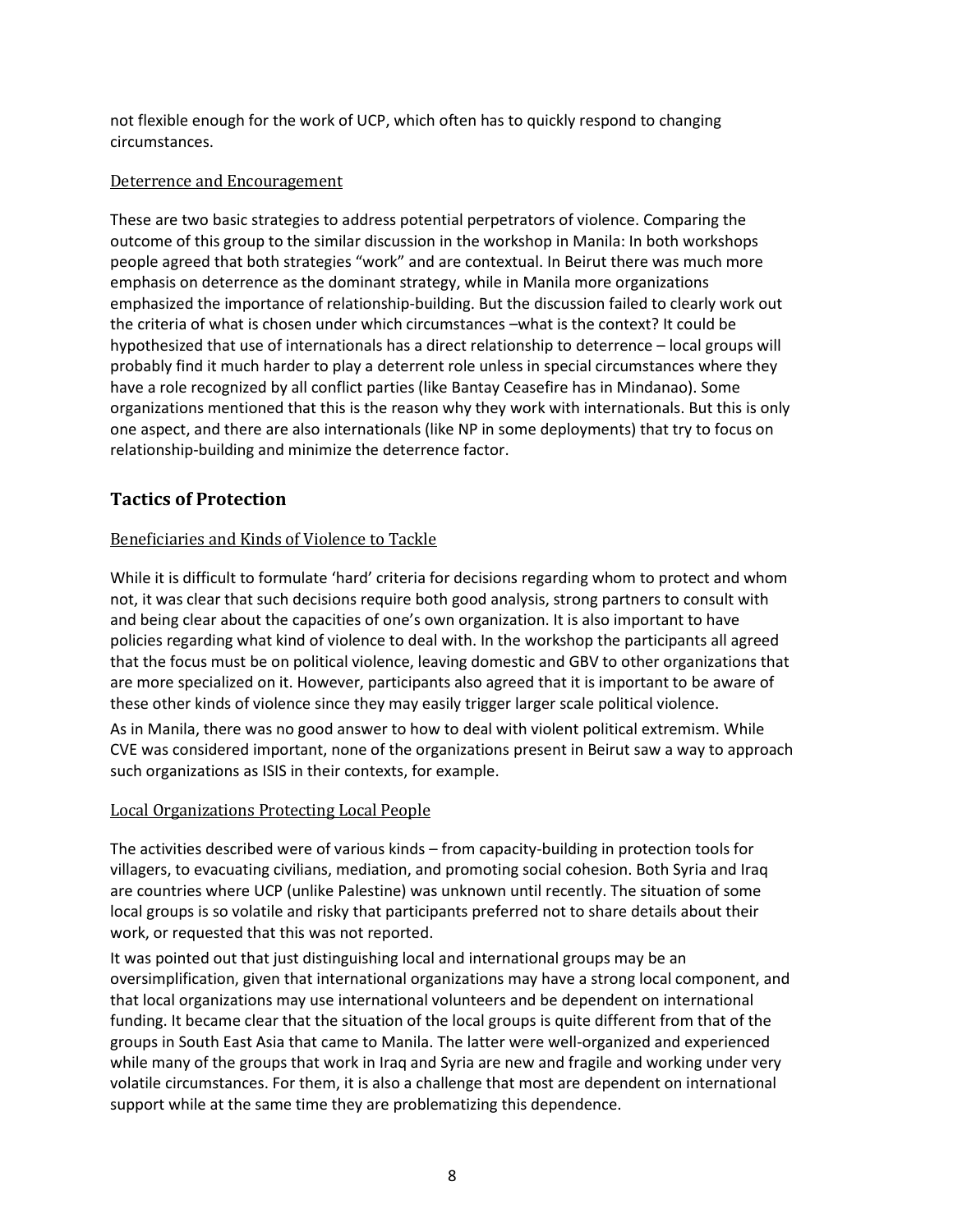### Protection of IDPs and Refugees

There was a wealth of experiences in working in refugee camps and with IDPs among the participants. Working with IDPs is a complex task and may involve accompanying potential IDPs through the whole cycle: seeking to prevent displacement, accompaniment during the flight, dealing with conflicts and doing peacebuilding in camps, and support and accompaniment during an eventual return. The activities (which are fully described in the full documentation of the workshop) can be categorized into three types:

- 1. Preventing displacement through rumor control, approaching fighters to move away, and other supportive measures.
- 2. Protective accompaniment or presence to directly prevent violence, be it from external forces or among the IDPs/refugees themselves, and in various situations, from fleeing through camps to returning.
- 3. Peacebuilding activities, empowerment, capacity-building etc. with refugees/IDPs to lessen tensions and to strengthen people's capacity, and reconstruction activities where people came from.

### Local Mediation, Negotiation and Shuttle Diplomacy

Mediation and what is called "good offices" (background support to mediation processes) are an important element of the work to protect civilians, because it engages the various parties. UCP organizations are mostly – at least this was true for the examples given in this workshop – active on the grassroots or middle level. Sometimes they try however to influence track one (high level) negotiations by advocacy in favor of civil society groups, to facilitate their participation or input. It was emphasized that mediation processes are long-term processes and an organization should ask itself if it is able to maintain the long-term commitment necessary. Not all UCP organizations get involved in mediation efforts. For those who do, different approaches or roles were distinguished:

- Training individuals to then work as mediators.
- "Good offices" in the background, for example finding people in the community who take on a mediating role, technical support, transport, we also raised the concerns of women.
- Getting engaged in mediation efforts themselves, often local staff playing the role of mediators.

### Gender in Protection Work in the Middle East

The group explored various issues: gender and the teams, gender norms, women rights and dealing with harassment. The level of awareness about gender aspects as they relate to women (as staff or beneficiaries) was rather high among all organizations present in Beirut, and a number of good practices collected. Themes in gender that relate to men (like expectancies to be fighters) did not however, play much of a role, nor addressing LGBTQI issues. Gender is still often a synonym for "women", also in the UCP discourse.

### Dealing With Power Asymmetries

The group looked at three situations in particular: The struggle of the Palestinians against the Israeli army and settlers in the West Bank; Northern Iraq with bombings by international powers (Turkey, Iran) and unequal power between the local population and Sunni population vs. Iraqi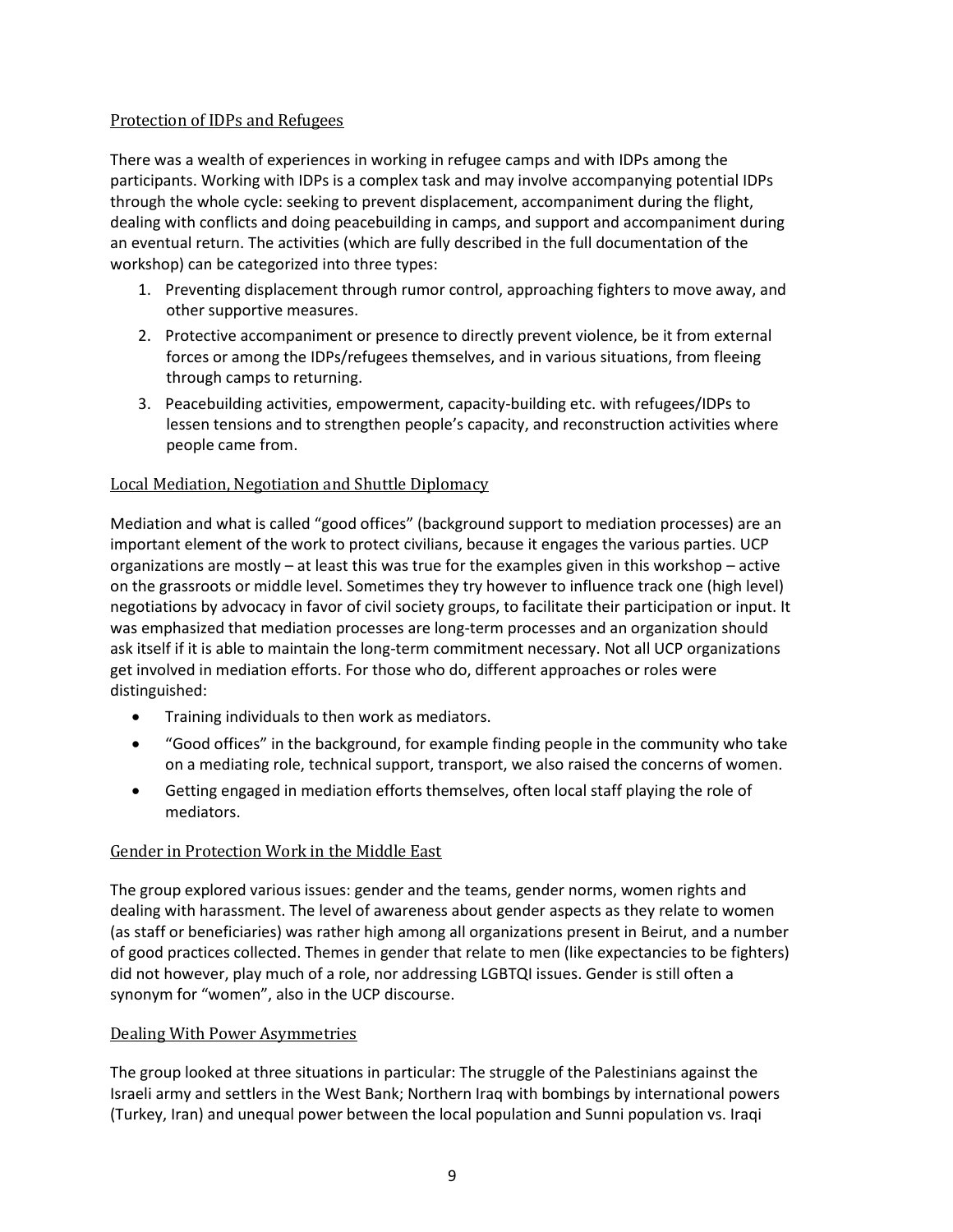military and militias in the area and in Bagdad; Syria with the local population vs. the various armed forces and militias and changing control of the territories.

Situations of asymmetrical powers have some elements in common:

- Groups are being labelled terrorist which makes it difficult to approach them.
- Ignorance about nonviolent actors and nonviolent resistance from the side of power holders and the wider public.
- Legitimacy of state actors is questioned by the UCP organizations.
- The concern to work with non-state armed groups is high.

Looking at the good practices identified in the group, generally it can be concluded that "internationalization" of the issue seems to be the only viable strategy that actors could recognize. However, given that often international powers have stakes in the asymmetrical conflicts – even in cases where they are not directly involved as actors as they are in the war against ISIS in Syria and Iraq – internationalization translates to taking the political struggle to third countries.

### De-escalation of Armed Shootings

The group discussed first what sort of escalation may warrant an intervention, and under which circumstances an intervention may be feasible. The group concluded that larger scale fighting (war, or when one side is a state army) is hard to intervene in. Non-state armed actors tend to be more responsive. In gang or clan violence intervention may be possible if it can be done safely. In confrontations it also matters if the actor, for example a military commander, is known. Relationship-building is key here. Another criteria is how much discipline there is in an armed group – the more discipline, the more predictable a situation becomes. It is extremely dangerous if soldiers are drunk – this makes the situation unpredictable.

### **Managing UCP Projects**

### Security Management

The issues of security and safety in this workshop reflect that organizations are dealing with much more escalated, violent situations than the workshop for South-East Asia. Shootings with live ammunition, bombings and shelling are common in three of the four countries covered. All organizations, local as well as international, have – written or informal – SOPs how to deal with such threats. A number of common good practices as well as challenges were identified. Interesting enough, quite different organizational models seem to work in the eyes of their protagonists. Both strict line management and consensus found in teams are 'good practice', it seems. It also became clear that security issues look different for international and for local groups and practitioners. While many SOPs may be similar, for locals the situation has become their daily life from which they can neither withdraw nor can expect to be rescued by international agencies in case something goes wrong.

As to IT security, it was recommended to do trainings with IT experts to minimize risks.

### Effect of Media and Social Media Use

A good media strategy is required for all UCP organizations. The examples given in Beirut focused on the activist groups working in Palestine who are particularly challenged by powerful narratives and media campaigns against them. But spreading of rumors and false information on the UCP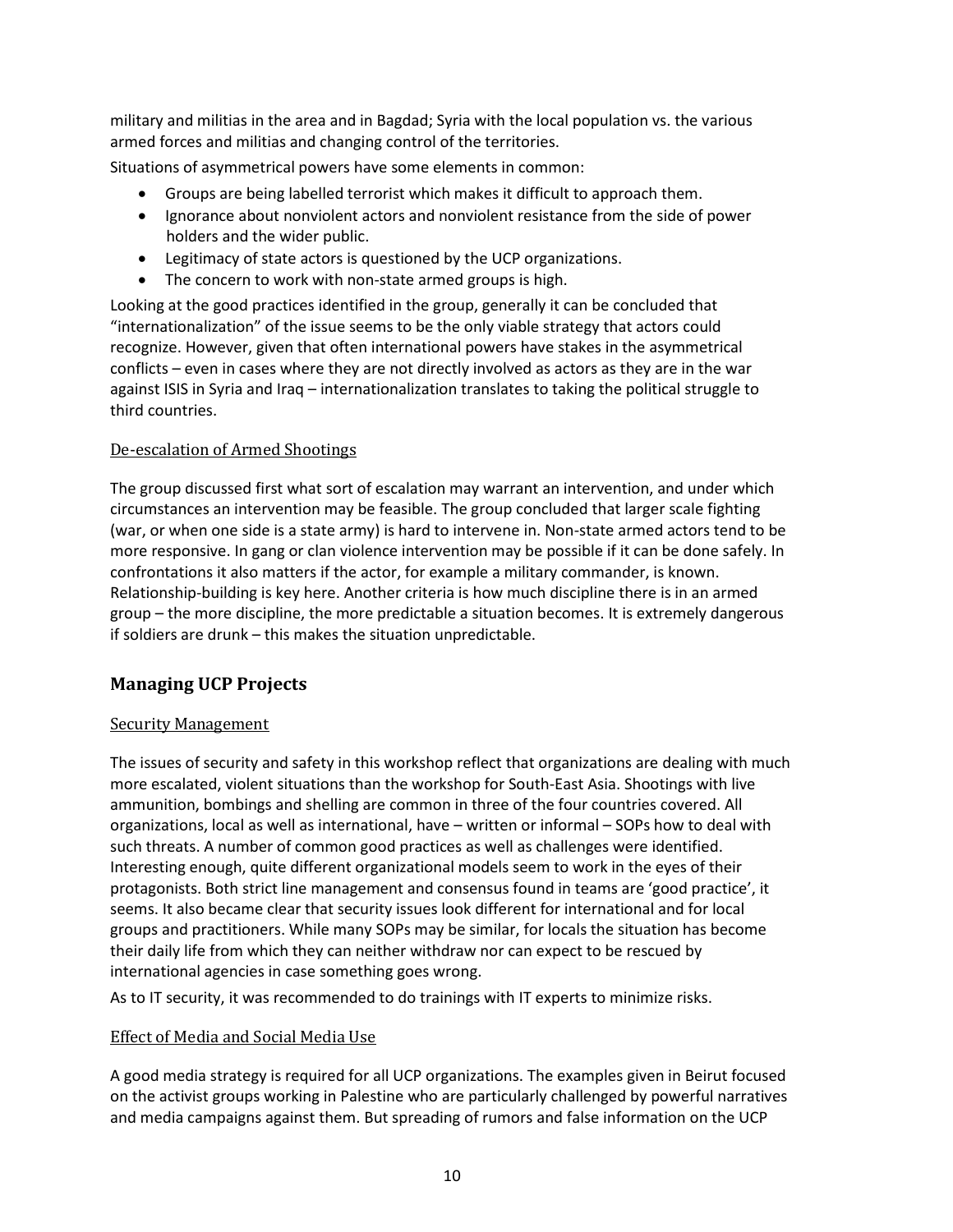organization are also a challenge in other places. It is essential to be aware of such risks and monitor to counter them in time.

### Evaluation and Learning

The participants had an exchange about different methods and occasions for evaluation. The groups discussed both internal and external evaluations with their different pros and cons (like misunderstandings by external evaluators vs. greater credibility for donors) and other kinds of analysis and studies undertaken before and during the work in the field.

### Staff/Volunteers Training, Length of Service, Support, and Post-Deployment/Service

As to recruitment as well as length of service, the organizations follow different models, from short-term volunteers coming in after short trainings to professional staff staying at least for two years. It seems that the organizations look for rather similar qualities in the persons doing the work. Intercultural skills and ability to work in teams were considered paramount here.

More challenging for the organizations  $-$  again this seems to be a commonality  $-$  is to stay in contact with volunteers or staff after they have left. If there are good practices around that other than giving people access to psychological aid if needed, they still need to be explored in further workshops.

### Scaling Up

Scaling up was mostly understood as having "more people" on the ground – more teams, covering more regions, larger teams. This may be more volunteers or staff working with the organization, it also may be increasing the number of partners who practice elements of UCP.

A few major determining factors need to be considered:

- Resources.
- Access (visa, permissions).
- Strategic decisions (what to focus on in the work).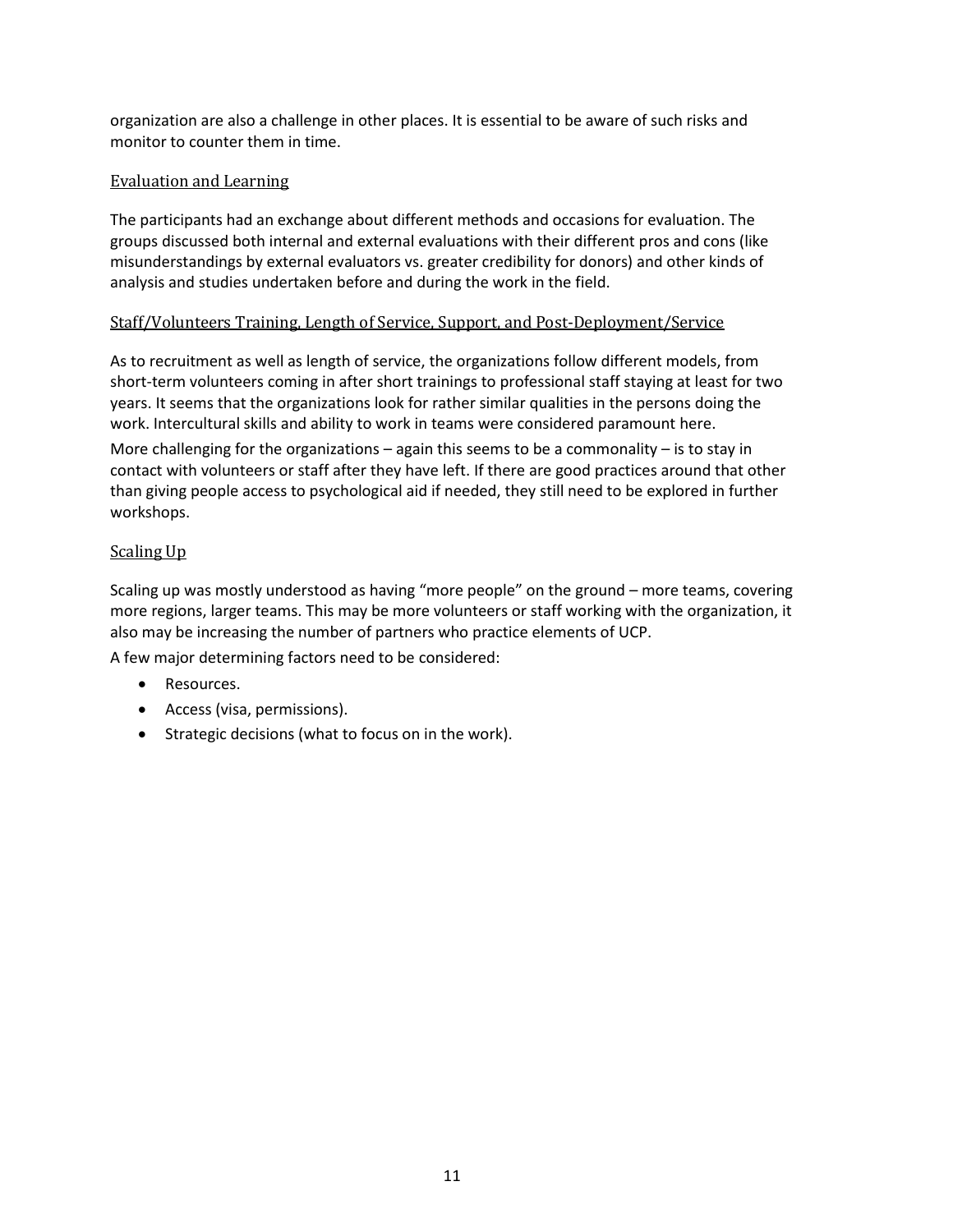# **Appendices**

## **1. Summary of Good Practices**

### Use of Principles

Generally, as in Manila people agreed that it is important to have principles. They help to inform decisions in difficult situations. But organizations should be aware that principles may contradict each other, forcing UCP organizations to make choices regarding which principle has priority. The two principles everyone fully agreed on were nonviolence and primacy of local actors, and in general also "do no harm" was agreed. Nonpartisanship and independence were not shared by all.

### Nonpartisanship

- Being aware that nonpartisanship begins with language. In many conflicts, certain terms - like "human rights" or "occupation" in the Palestine-Israel conflict, are codes indicating taking a side in the conflict.
- Nonpartisanship should be expressed through diversity in teams, including members from all groups (sectarian, ethnic)

### Independence

- Independence can be expressed through visible markers like uniforms (vests, caps etc.)
- Having more than one donor for a project.

Primacy of local actors

- Letting local actors determine the agenda of what needs to be done and how.
- At the beginning working through local hierarchies to gain access to a community, but then spread out and involve those not represented by these local (mostly male) leaders, including

women.

 Being aware of power structures in communities, including the possible existence of certain personalities or families that seek to build and monopolize relationships to internationals.

Reference to international law

 International law might not always be the best starting point – in some conflicts it is seen as an indicator for being on one side. And in some places there may be much stronger local norms that are quite similar and more acceptable.

### Encouragement and Deterrence

- Deciding depending on context which strategy to choose
- Reaching out to individuals by appealing to their humanity and expressing empathy no matter what the strategy is otherwise.

### Advocacy and Donor Relationships

- Internationals helping local voices to get access to track 1 negotiations.
- Tailoring language in a way that it is acceptable to the audience.
- Organizing visits for policy makers and donors so that they can see for themselves.
- Donor policies that leave it to the local recipient of a grant to define what it does and be flexible to adapt when situation changes.

### Responding to Different Kinds of Violence

 Consulting with the local community about who to prioritize because it has the best analysis. Doing so using existing communication channels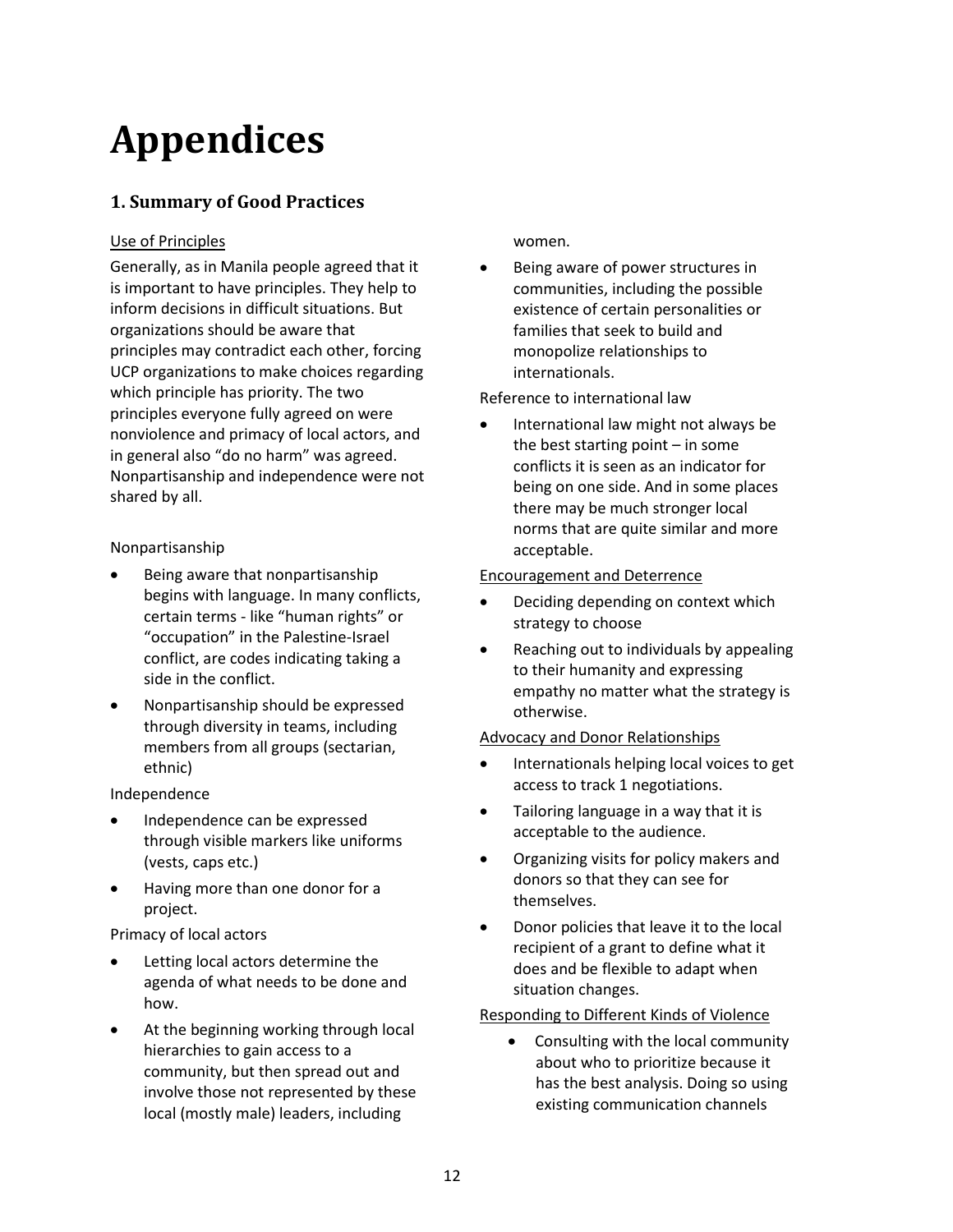within local civil society.

- Concentrating on armed conflict and political violence.
- Referring GBV to specialized (local or international) organizations while recognizing that one kind of violence may lead to another.
- Making alliances with third parties to reach groups that cannot be contacted directly.

#### Local and International UCP

 Winning trust with security forces is an asset.

### Protecting IDPs

- Preventing displacement through rumor control, approaching fighters to move away, and other supportive measures
- Using protective accompaniment or presence to directly prevent violence, be it from external forces or among the IDPs/refugees themselves, and in various situations, from fleeing through camps to returning.
- Conducting peacebuilding activities, empowerment, capacity-building etc. with refugees/IDPs to lessen tensions and to strengthen people's capacity. This also includes socioeconomic support in the region of origin is important: If there is no infrastructure created, people hesitate to go back.

### De-escalation of Armed Shootings

- Understanding the situation very well.
- Involving credible mediators.
- Having key resources (like cars, cameras) available.
- Making sure that there are media present.
- Speaking the language, using

considerate language.

- Trying to use relationships to commanders, soldiers, heads of protests, and media.
- Acting with confidence.
- Using the element of surprise (doing something unexpected).
- Knowing the individual threshold.
- Being visible (esp. at night).
- Trying to evacuate civilians.

### Mediation Roles

- Building strong relationships with a diverse range of leaders and knowledge of existing local context, including if there may already be mediation taking place.
- Allowing time to build trust and relationships, and sticking to the process once started. Successful processes are long-term.

#### On Other Activities

- Using local legal processes when beneficial. For example calling police.
- Given the complex picture of different organizations with different political interests, partnership management and transparency are crucial.
- Being aware that capacity development and capacity recognition are different and both important.
- Reporting and monitoring violence at a granular level.

### Gender

- Diversity of identities in a team makes it stronger. If there is only one gender, then women-only teams are preferable than men-only teams: Women can meet with men, but a male team may not meet with women.
- Women are often perceived as less threatening which may open access.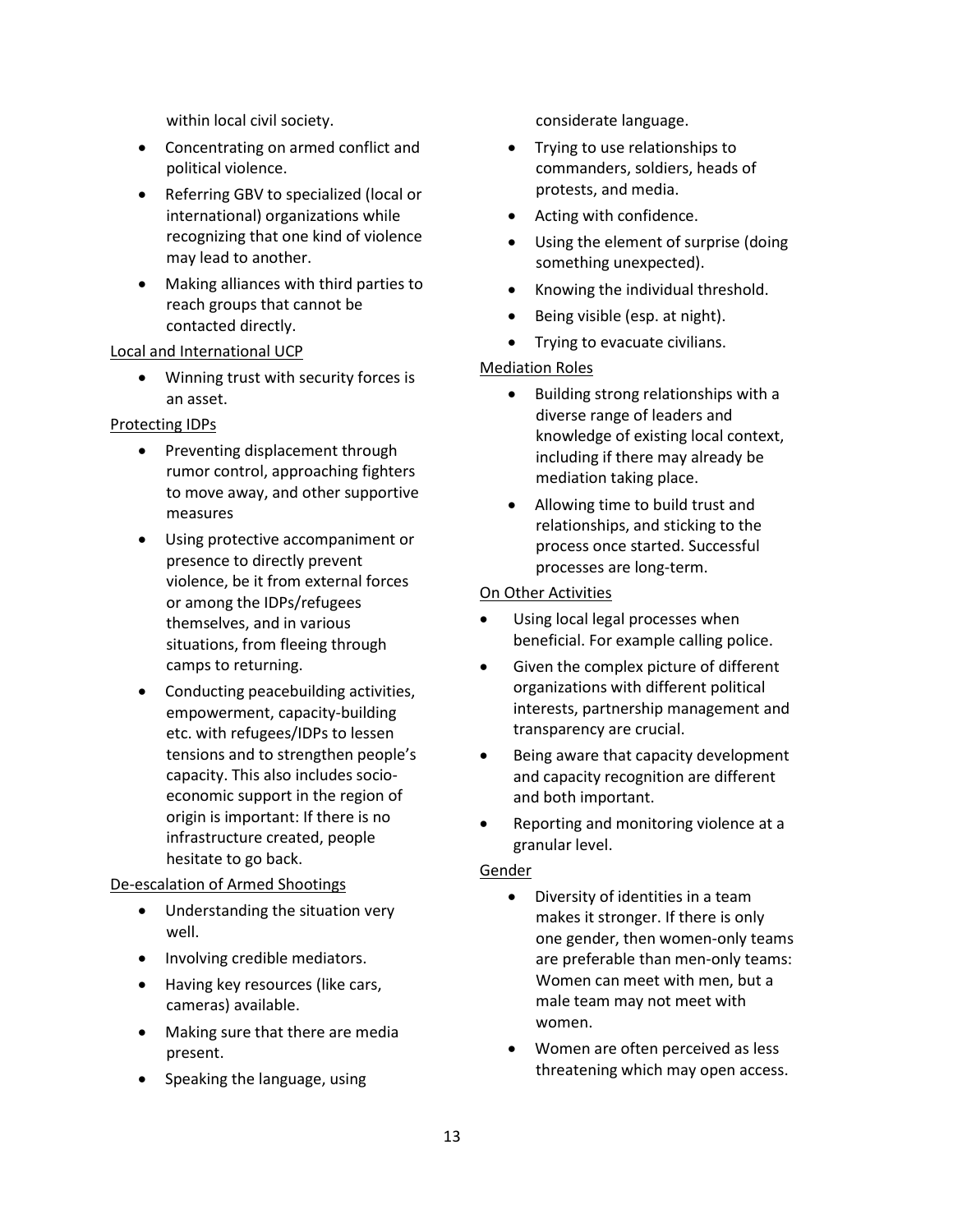- Cultural sensitivity is essential, not opposing perspectives. However, employing women in roles that traditionally men take (for example as mediators) may work. (There were some examples given where it did.)
- In some communities, both men and women are needed to access their peers in the community.
- Men can contribute to the safety of their female colleagues by for example, intervening if there is bad language.
- Capacity-building about 1325 to overcome resistance to inclusion of women in communities.
- Most organizations end volunteer or staff contracts if there are charges of harassment. But before doing so, both sides need to be heard. (Avoid the tendency to automatically side with the accuser and assume the accused to be guilty.)
- Speaking openly about harassment issues, normalizing the subject to overcome the taboos around these issues.
- Creating opportunities for learning and resolution of issues, including peer to peer coaching.
- Disclosing relationships in teams.

### Power Asymmetries

- Committing to advocacy work and informing the general public about such asymmetries and abuses.
- Activists from "opposite" sides working together, acting in solidarity across countries
- Using privilege as internationals to bring civil society representatives together with parties participating in political negotiations.
- Bringing (international) politicians to local communities to publicize what is happening.
- Important for world to see peace movements calling out abuses.
- Modelling respectful relationships, rejecting divisions and manufactured tensions, connecting across divides as human beings.

### **Security Management and IT Security**

- Making sure that there is agreement and buy-in of SOPS.
- Preparing for worst-case scenarios.
- SOPs need to match local context.
- Consider impact of SOPs.
- Training individuals for hostile scenarios both mentally and physically.
- Including recognizing weaponry and first aid in training.
- Having good communications with local people, and doing a background check with each area before entering.
- Having SOPs for security and following them. They should include a list of equipment to always carry (like phones, for some also medical kits and flak jackets).
- Never having a team member go alone – work at least in pairs.
- Assessing risk vs. impact: When is it necessary to go to risky area?
- Preparing plans for evacuation.
- Having knowledge of weapons being used and be able to distinguish them.
- Using the privilege of being a foreigner to move embassies and the UN to help.
- Learning from previous situations.
- Always being prepared for trauma,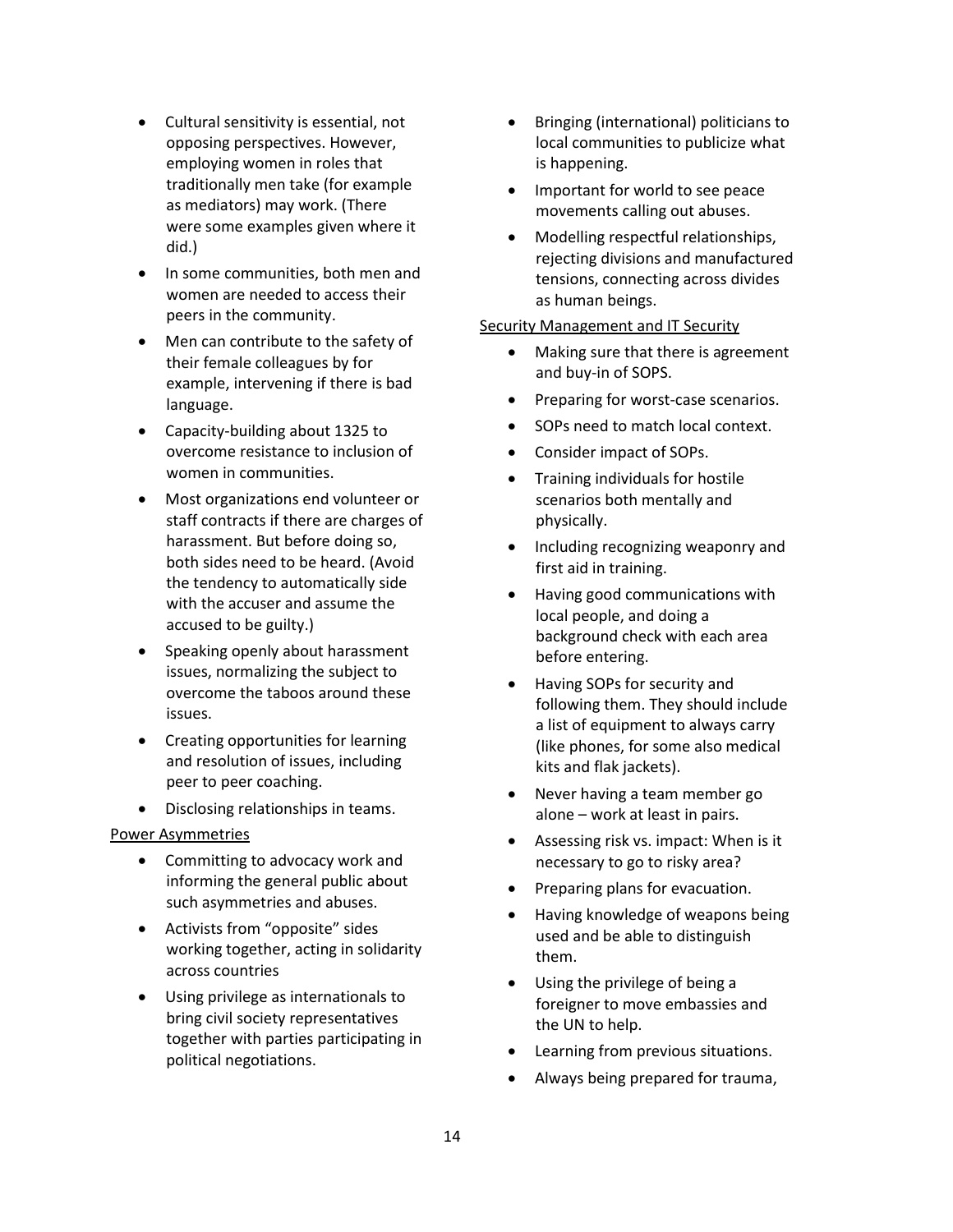and having methods ready for first aid when traumatic situations occur.

As to kidnapping, it was listed:

- Having a manual on kidnapping.
- Using local contacts and connections to ease situation and to imply pressure.

IT:

- Assuming any e-mail is open communication which can easily be read by third parties.
- Using own server.
- Restricting access to certain information.
- Not revealing location when using real-time social media, apply a time lag in posting articles and photos.

### Media

- Being careful with language, focusing on facts and avoiding comparisons to other situations; keeping emotions out of such communications.
- Creating and making available a list of words and phrases not to use.
- Having someone review articles that are written (HQ for example).
- Being aware of attacks and misuse of information on social media. For example, tracking hashtags on social media to see what people are saying.
- Committing to truth telling and transparency, but not divulging secrets.
- Giving sources to support what is said.
- Having a media strategy for quick response if needed to counter disinformation, for example regarding ceasefire breaches.
- Training community members to constantly monitor rumors that would affect the government, region, on social media.
- Having credible messengers available who have influence.

### Analysis, Evaluation and Learning

- Careful analysis of past failures to plan new strategies.
- Mapping of all actors' interests to find common ground.
- Not just focusing on vulnerability indicators, but also changes and trends on threat / perpetrator behavior / indicators.
- Integrating / including indicators of peace (rather than only perceptions).
- Doing an initial analysis that can disaggregate risk factors and associated indicators. This helps to be able to measure changes.
- Doing continuous monitoring and analysis.
- When there are external evaluation processes: Work with the evaluators to prepare them and give them feedback on their findings before the final report is written.
- Collecting baseline data when possible (perceptions, fears, levels of violence).
- Conducting post-activity evaluation meetings.
- Using participative assessment methodologies, communities participating in their own monitoring and giving them feedback after the evaluation is finished.
- Need to educate donors on what to expect rather than contort ourselves to their expectations, proactively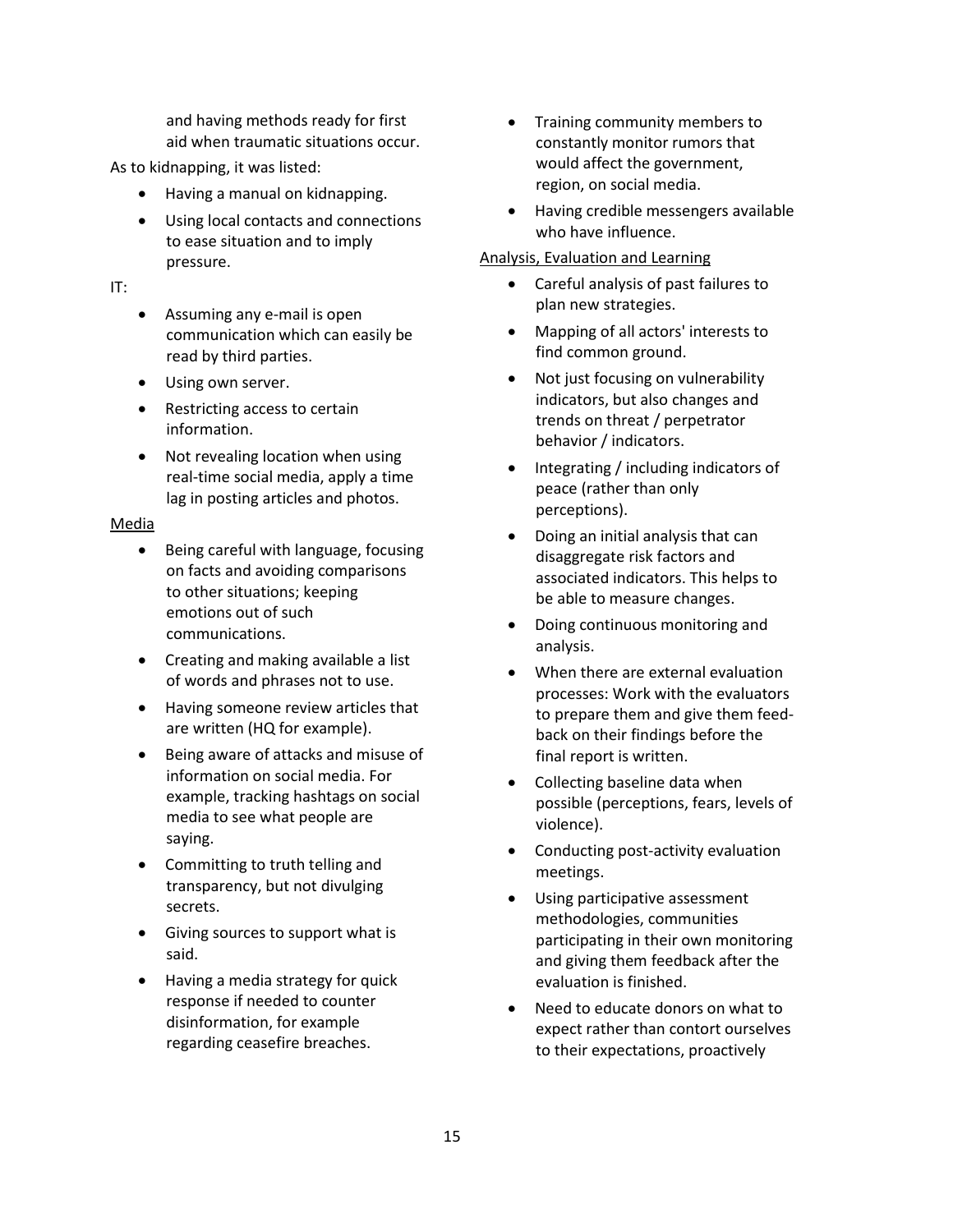show them the best methods. Helps to shape expectations.

- Analyzing the behavior of soldiers / fighters and everyone in the community on regular basis to see how perceptions are changed, how actions are changing throughout time.
- Piloting conflict monitoring framework, constant monitoring, codesigned with USIP (in Iraq).
- Organizations found it useful to work with direct testimonies from interviews with impacted people regarding how the work has impacted them.
- $\bullet$  Israel/Palestine lay down their guns to work for peace, model this for other soldiers, can monitor number of soldiers that join.

### Staff learning and information capturing and maintaining

- Having an overlap of some time (e.g. two weeks (10 days) for volunteers.
- Tracking of information (having a data system) by the office or HQ.
- Debriefing of volunteers after they have left.
- Writing documentations as team.
- Developing three-month-work plans which are then assessed.
- Encouraging staff journals.
- Using database for information.
- Setting aside time for staff to reflect.

### Recruitment, Training and Post-deployment

- Choosing people who are trustworthy and good at teamwork, have good intercultural skills, are well-versed and experienced in working in other environments.
- There are benefits of having longer training and a probationary period.
- Trainings: Simulations and role plays are very good.
- Training people in self-awareness and awareness of others in team. Easing people into violent or highpressure situations.
- Applying mentorship and guidance by respected senior staff members.
- Conducting daily team meetings. This is also the moment for context analysis for most groups.
- Having some form of regular access to professional counselling or therapy, on-site or offsite.
- Applying mandatory or highly recommended breaks.
- Longer terms of service are preferable because of relationship building.
- After service, giving former team members access to support structures (counselling and medical insurance).

### Scaling up and Closing Projects

- Capacity-building (trainings) in local communities so that they can use some of the tools of UCP, perhaps including supporting people wishing to start a local initiative.
- Trying to learn from the history of closing other projects and the mistakes made there.

The full documentation of the workshop contains also a list of challenges that participants identified, and recommendations for future workshops.